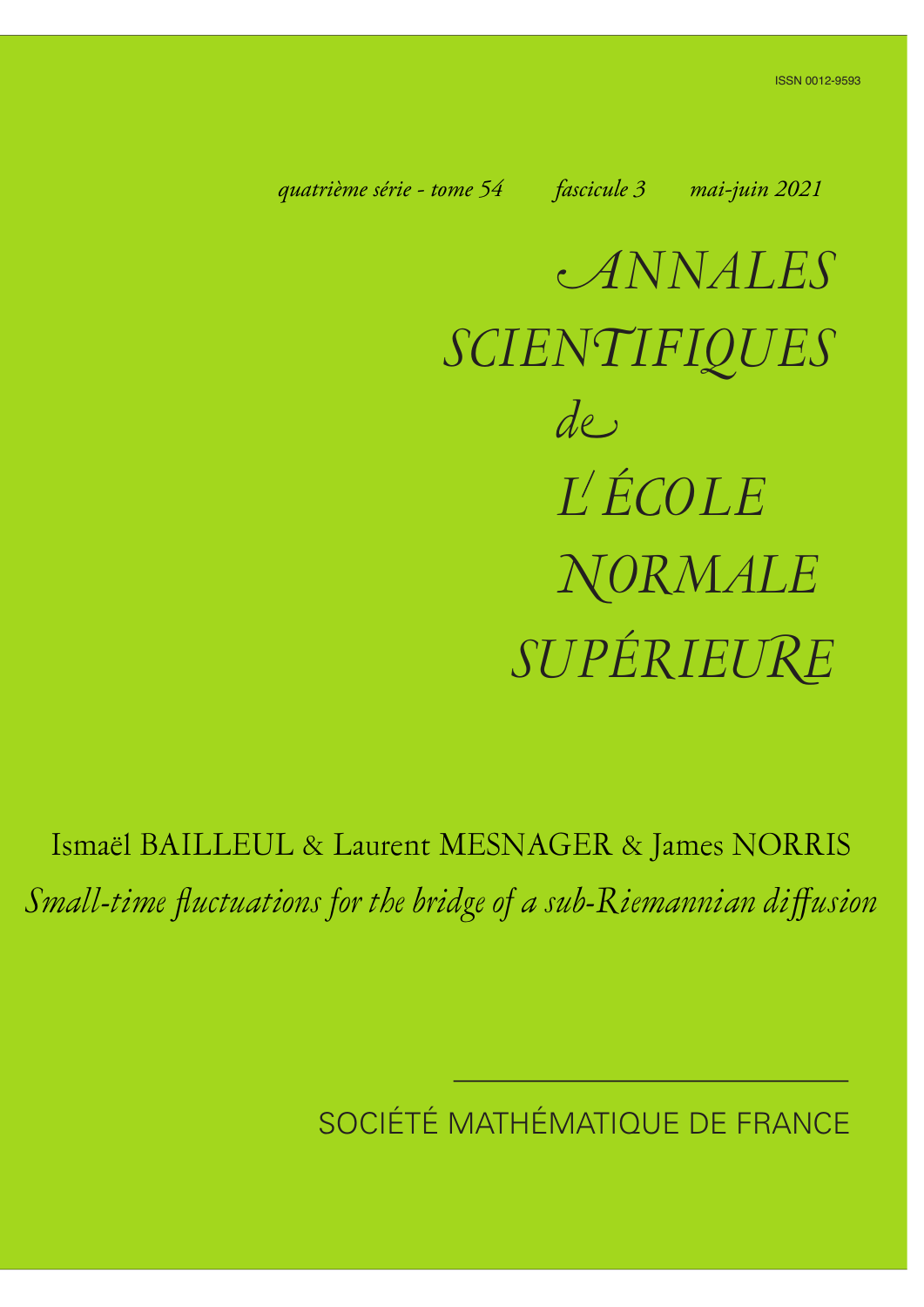# **Annales Scientifiques de l'École Normale Supérieure**

Publiées avec le concours du Centre National de la Recherche Scientifique

#### **Responsable du comité de rédaction /** *Editor-in-chief*

**YVES DE CORNULIER** 

| Publication fondée en 1864 par Louis Pasteur          |  |
|-------------------------------------------------------|--|
| Continuée de 1872 à 1882 par H. SAINTE-CLAIRE DEVILLE |  |
| de 1883 à 1888 par H. DEBRAY                          |  |
| de 1889 à 1900 par C. HERMITE                         |  |
| de 1901 à 1917 par G. DARBOUX                         |  |
| de 1918 à 1941 par É. PICARD                          |  |
| de 1942 à 1967 par P. MONTEL                          |  |

| S. BOUCKSOM D. HARARI |                      |
|-----------------------|----------------------|
| G. CARON              | C. IMBERT            |
| <b>G. CHENEVIER</b>   | S. MOREL             |
| F. DEGLISE            | P. SHAN              |
| A. DUCROS             | <b>J. SZEFTEL</b>    |
| <b>B.</b> FAYAD       | S. Vũ Ngọc           |
| G. GIACOMIN           | <b>G. WILLIAMSON</b> |
| D. HÄFNER             |                      |

**Comité de rédaction au 1er juin 2021**

#### **Rédaction /** *Editor*

Annales Scientifiques de l'École Normale Supérieure, 45, rue d'Ulm, 75230 Paris Cedex 05, France. Tél. : (33) 1 44 32 20 88. Fax : (33) 1 44 32 20 80. Email : annales@ens.fr

#### **Édition et abonnements /** *Publication and subscriptions*

Société Mathématique de France Case 916 - Luminy 13288 Marseille Cedex 09 Tél. : (33) 04 91 26 74 64. Fax : (33) 04 91 41 17 51 Email : abonnements@smf.emath.fr

**Tarifs**

Abonnement électronique : 437 euros. Abonnement avec supplément papier : Europe : 600  $\in$ . Hors Europe : 686  $\in$  (\$985). Vente au numéro : 77  $\in$ .

© 2021 Société Mathématique de France, Paris

En application de la loi du 1er juillet 1992, il est interdit de reproduire, même partiellement, la présente publication sans l'autorisation de l'éditeur ou du Centre français d'exploitation du droit de copie (20, rue des Grands-Augustins, 75006 Paris). *All rights reserved. No part of this publication may be translated, reproduced, stored in a retrieval system or transmitted in any form or by any other means, electronic, mechanical, photocopying, recording or otherwise, without prior permission of the publisher.*

ISSN 0012-9593 (print) 1873-2151 (electronic) Directeur de la publication : Fabien Durand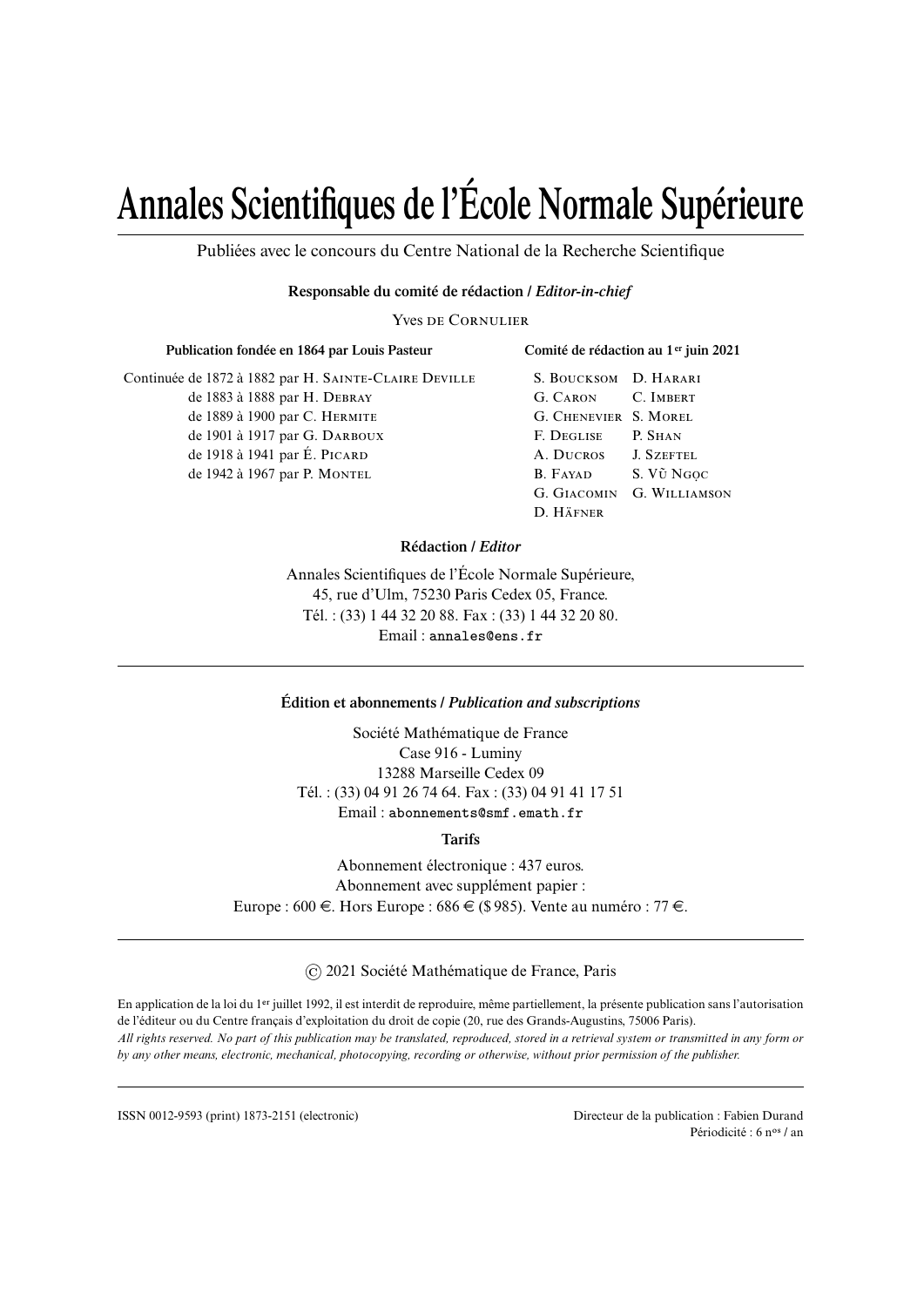## SMALL-TIME FLUCTUATIONS FOR THE BRIDGE OF A SUB-RIEMANNIAN DIFFUSION

### BY ISMAËL BAILLEUL, LAURENT MESNAGER **AND JAMES NORRIS**

ABSTRACT. – We consider small-time asymptotics for diffusion processes conditioned by their initial and final positions, under the assumption that the diffusivity has a sub-Riemannian structure, not necessarily of constant rank. We show that, if the endpoints are joined by a unique path of minimal energy, and lie outside the sub-Riemannian cut locus, then the fluctuations of the conditioned diffusion from the minimal energy path, suitably rescaled, converge to a Gaussian limit. The Gaussian limit is characterized in terms of the bicharacteristic flow, and also in terms of a second variation of the energy functional at the minimal path, the formulation of which is new in this context.

Résumé. – Ce travail traite de l'asymptotique en petit temps de processus de diffusions conditionnés par leurs positions initiale et finale, sous l'hypothèse que la diffusivité a une structure sousriemannienne, possiblement de rang non constant. On démontre que les fluctuations de la diffusion conditionnée, convenablement ré-échelonnée, convergent vers une limite gaussienne, lorsque les positions initiale et finale sont reliées par un unique chemin d'énergie minimale et sont situées hors du cutlocus sous-riemannien. La limite gaussienne est caractérisée en terme du flot bicaractéristique, ainsi qu'en terme de la variation seconde de l'énergie au voisinage d'un chemin minimal, sous une forme nouvelle dans ce contexte.

#### <span id="page-2-1"></span>**1. Introduction**

Consider a second order differential operator on  $\mathbb{R}^d$  in Hörmander's form<sup>[\(1\)](#page-2-0)</sup>

(1) 
$$
\mathcal{I} = \frac{1}{2} \sum_{\ell=1}^{m} X_{\ell}^{2} + X_{0},
$$

where  $X_0, X_1, \ldots, X_m$  are vector fields on  $\mathbb{R}^d$ . Let us assume for now that

<span id="page-2-2"></span>(2)  $X_0, X_1, \ldots, X_m$  are bounded with bounded derivatives of all orders

<span id="page-2-0"></span>Research supported by EPSRC grant EP/103372X/1. <sup>(1)</sup> We identify here  $X_\ell$  with the differential operator  $\sum_{i=1}^d X_\ell^i(x)\partial/\partial x^i$ .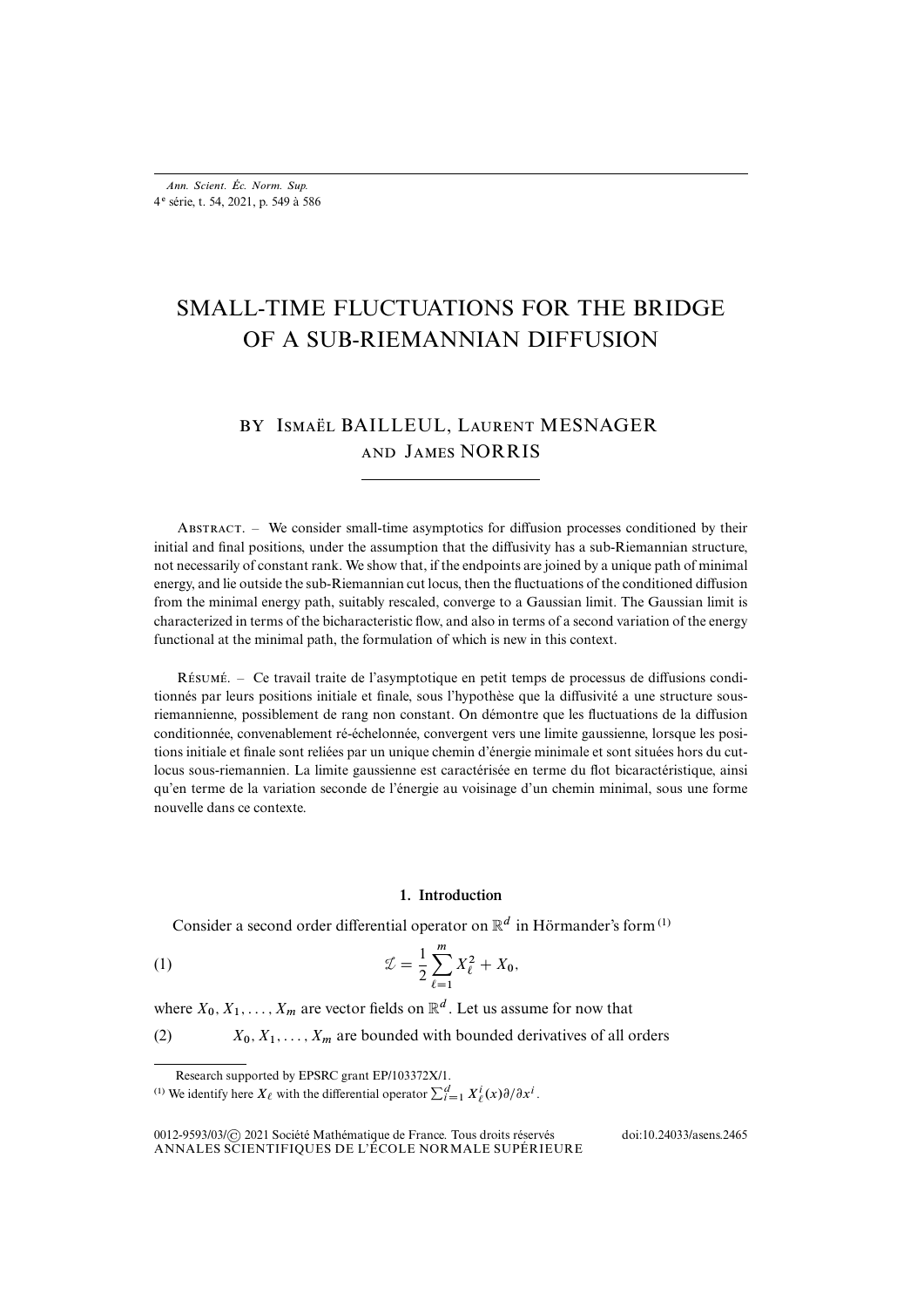and that  ${\mathcal{I}}$  satisfies the strong Hörmander condition on  ${\mathbb R}^d$ , that is to say,

<span id="page-3-0"></span>(3) 
$$
\text{span}\{Y(x): Y \in \mathcal{A}(X_1,\ldots,X_m)\} = T_x \mathbb{R}^d, \text{ for all } x \in \mathbb{R}^d.
$$

Here  $\mathcal{K}(X_1,\ldots,X_m)$  denotes the smallest set of vector fields on  $\mathbb{R}^d$  containing  $X_1,\ldots,X_m$ and closed under the commutator product, given by

$$
[X,Y](x) = \sum_{i=1}^{d} X^{i}(x) \frac{\partial Y}{\partial x^{i}}(x) - Y^{i}(x) \frac{\partial X}{\partial x^{i}}(x).
$$

Our main result concerns the small-time fluctuations of diffusion bridges associated to  $\mathcal{I}$ . For  $x, y \in \mathbb{R}^d$ , write  $\Omega^{x,y}$  for the set of continuous paths  $\omega : [0,1] \to \mathbb{R}^d$  such that  $\omega_0 = x$ and  $\omega_1 = y$ . For  $\varepsilon > 0$ , denote by  $\mu_{\varepsilon}^{x,y}$  the law on  $\Omega^{x,y}$  of the diffusion bridge associated to  $\varepsilon \mathcal{I}$  starting from x at time 0 and ending at y at time 1.

Given an absolutely continuous path  $\omega : [0, 1] \rightarrow \mathbb{R}^d$ , it may be that there exists an absolutely continuous path  $h : [0, 1] \to \mathbb{R}^m$  such that, for almost all t,

<span id="page-3-1"></span>
$$
\dot{\omega}_t = \sum_{\ell=1}^m X_\ell(\omega_t) \dot{h}_t^\ell.
$$

Then the energy  $I(\omega)$  may be defined by

(4) 
$$
I(\omega) = \inf \int_0^1 |\dot{h}_t|^2 dt,
$$

where the infimum is taken over all such paths h. If  $\omega$  is not absolutely continuous, or there is no such path h, then we set  $I(\omega) = \infty$ .

In the case where x and y are joined by a unique path  $\gamma$  of minimal energy, we will write  $T_{\gamma} \Omega^{x,y}$  for the set of continuous paths  $v : [0,1] \to T \mathbb{R}^d$  such that  $v_t \in T_{\gamma_t} \mathbb{R}^d$  for all t and  $v_0 = v_1 = 0$ . Given  $\omega \in \Omega^{x,y}$  and  $\varepsilon > 0$ , define  $\sigma_{\varepsilon}(\omega) \in T_{\gamma} \Omega^{x,y}$  by

$$
\sigma_{\varepsilon}(\omega)_t = \frac{\omega_t - \gamma_t}{\sqrt{\varepsilon}}.
$$

Then define a probability measure  $\tilde{\mu}_{\varepsilon}^{x,y}$  on  $T_{\gamma} \Omega^{x,y}$  by

$$
\tilde{\mu}_{\varepsilon}^{x,y} = \mu_{\varepsilon}^{x,y} \circ \sigma_{\varepsilon}^{-1}.
$$

The sub-Riemannian cut locus was defined by Bismut [\[9\]](#page--1-0) in terms of the bicharacteristic flow associated to the principal symbol a of the operator  $2\mathcal{I}$ , which is given by

(5) 
$$
a(x) = \sum_{\ell=1}^{m} X_{\ell}(x) \otimes X_{\ell}(x).
$$

This is reviewed in detail in Section [2.](#page--1-1) We can now state a version of our main result.

**THEOREM** 1.1. – Let  $\mathcal{I}$  be a second order differential operator on  $\mathbb{R}^d$  of the form [\(1\)](#page-2-1). Assume that  $\mathcal I$  satisfies conditions [\(2\)](#page-2-2) and [\(3\)](#page-3-0). Let  $x, y \in \mathbb{R}^d$ . Suppose that there is a unique path  $\gamma$  of minimal energy in  $\Omega^{x,y}$  and that  $(x,y)$  lies outside the cut locus. Then  $\tilde{\mu}^{x,y}_\varepsilon$  converges *weakly to a Gaussian probability measure*  $\mu_{\nu}$  *on*  $T_{\nu} \Omega^{x,y}$  *as*  $\varepsilon \to 0$ *.*